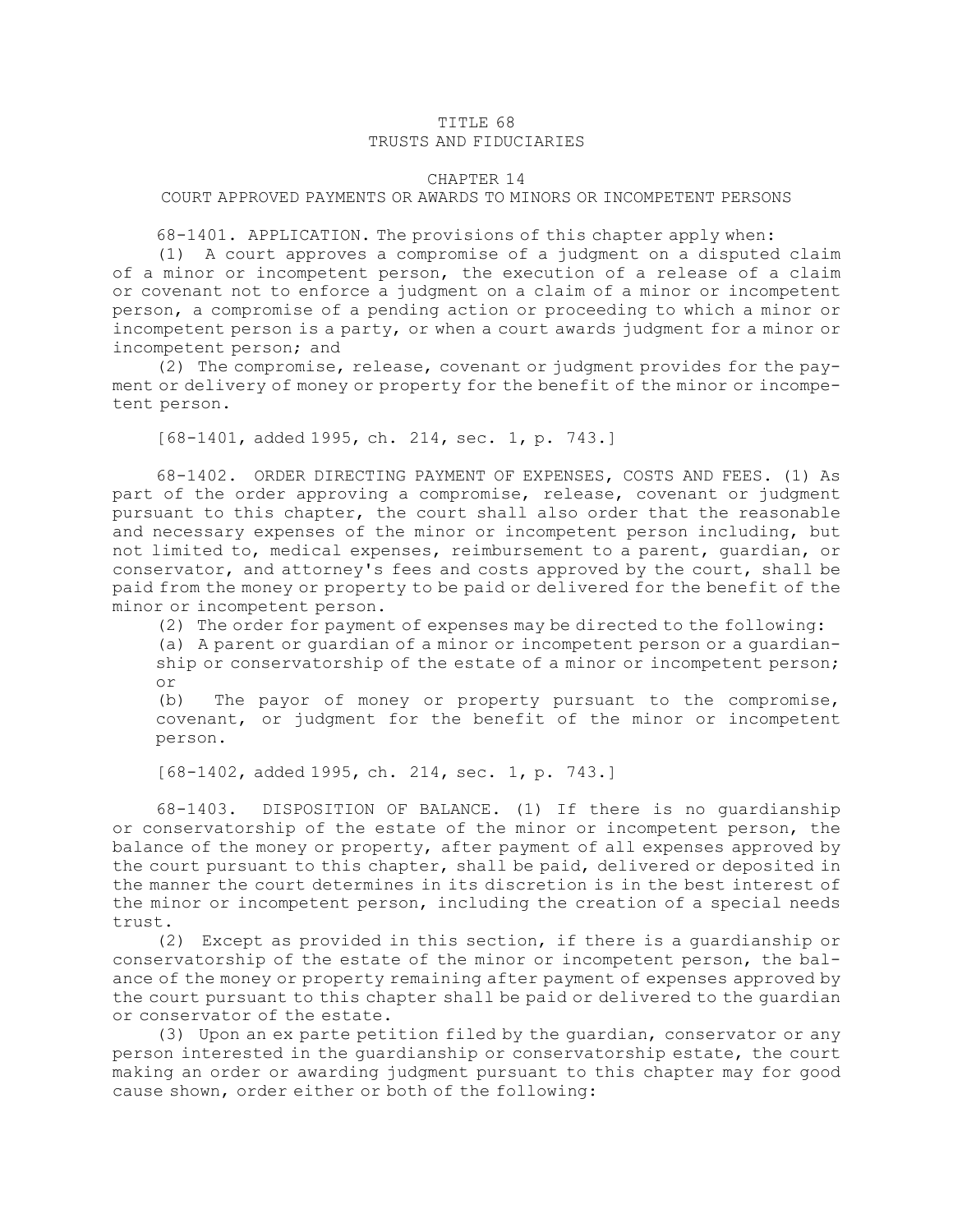(a) That, after payment of expenses, all or part of the balance of money or property shall not become part of the guardianship or conservatorship estate and instead shall be deposited in an insured account in <sup>a</sup> financial institution in Idaho, or in <sup>a</sup> single premium deferred annuity, subject to withdrawal only when authorized by the court.

(b) If there exists <sup>a</sup> guardianship of the estate of the minor, the court may order that, after payment of expenses, all or part of the balance of money or property not become part of the guardianship estate and instead be transferred to <sup>a</sup> custodian for the benefit of the minor under the Idaho uniform transfers to minors act, [chapter](https://legislature.idaho.gov/statutesrules/idstat/Title68/T68CH8) 8, title 68, Idaho Code.

(4) Upon <sup>a</sup> petition by the guardian, conservator, or any person interested in the guardianship or conservatorship estate, the court making an order or awarding judgment pursuant to this chapter may order that, after payment of expenses, all or part of the balance of money or property not become part of the guardianship or conservatorship estate and instead be paid to <sup>a</sup> special needs trust.

(5) Notice of the time and place of hearing on <sup>a</sup> petition filed pursuant to this section, and <sup>a</sup> copy of the petition, shall be mailed to the director of the Idaho department of health and welfare at least fifteen (15) days before the hearing.

[68-1403, added 1995, ch. 214, sec. 1, p. 743.]

68-1404. INCOMPETENT PERSONS. References in this chapter to "incompetent person," shall be deemed to include persons for whom <sup>a</sup> conservator may be appointed pursuant to section [15-5-401](https://legislature.idaho.gov/statutesrules/idstat/Title15/T15CH5/SECT15-5-401), Idaho Code.

[68-1404, added 1995, ch. 214, sec. 1, p. 744.]

68-1405. SPECIAL NEEDS TRUSTS -- REQUIREMENTS -- JURISDICTION OF COURT -- COURT ORDERS. (1) If <sup>a</sup> court orders that money of <sup>a</sup> minor or incompetent person be paid to <sup>a</sup> special needs trust, the terms of the trust shall be reviewed and approved by the court and shall satisfy the requirements of this section. The trust shall be subject to the continuing jurisdiction of the court, and is subject to court supervision to the extent determined by the court. The court may transfer jurisdiction to the court in the county where the minor or incompetent person resides.

(2) <sup>A</sup> special needs trust may be established and continued under this section only if the court determines all of the following:

(a) That the minor or incompetent person has <sup>a</sup> disability that substantially impairs the individual's ability to provide for the individual's own care or custody;

(b) That the minor or incompetent person is likely to have special needs that will not be met without the trust; and

(c) That money to be paid to the trust does not exceed the amount that appears reasonably necessary to meet the special needs of the minor or incompetent person.

(3) If at any time it appears that:

(a) Any of the requirements of this section are not satisfied or the trustee refuses without good cause to make payments from the trust for the special needs of the beneficiary; and

(b) That the Idaho department of health and welfare or <sup>a</sup> county or city in this state has <sup>a</sup> claim against trust property, then the Idaho depart